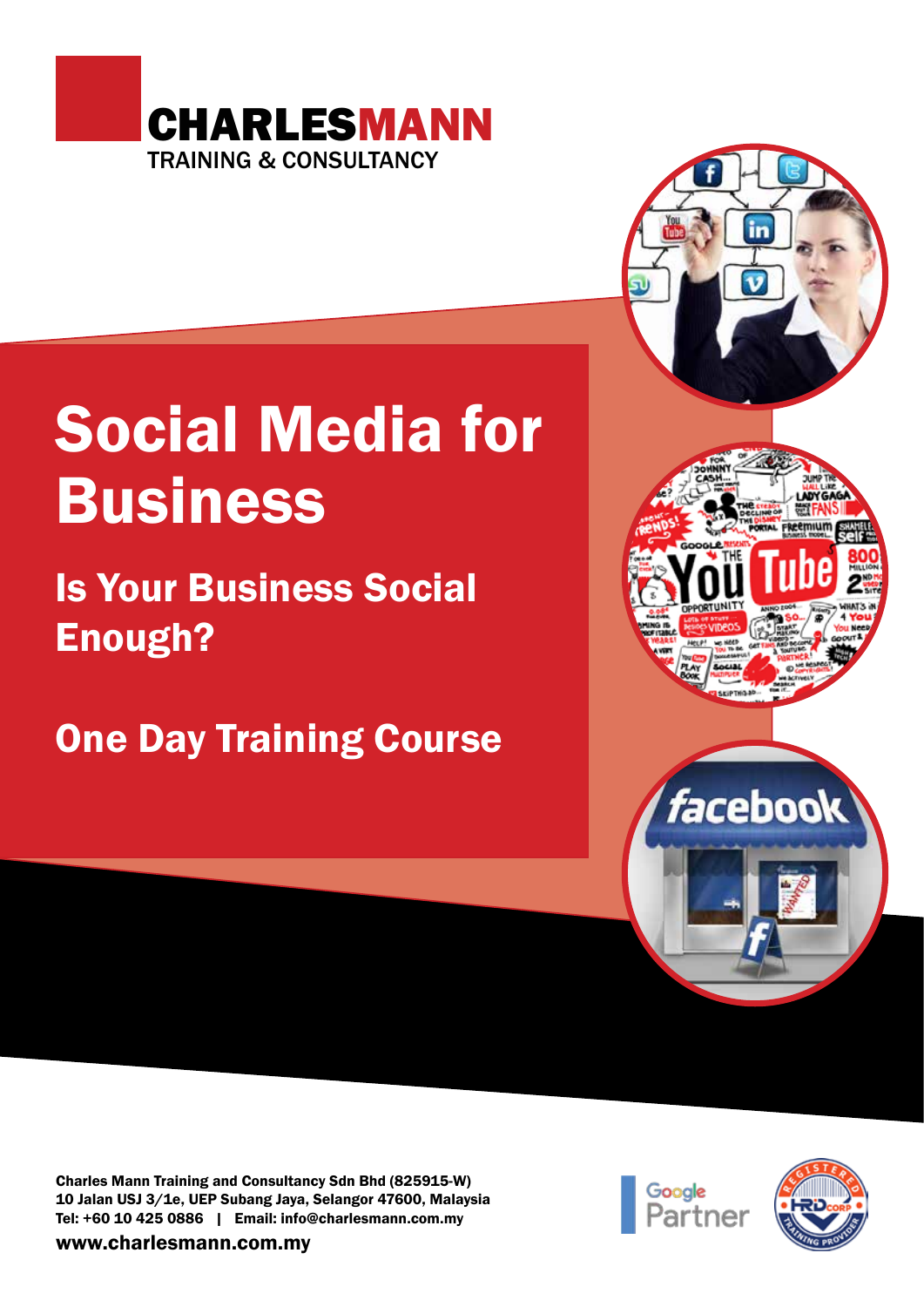#### Course Outline

Since the beginning of the world wide web, there have been huge changes in how media is produced and consumed. The most dynamic and exciting form of this media evolution is social media - a phenomenon that is no longer being used by the few but by the many, and should seriously be considered an essential part of any businesses' digital marketing strategy.

Our social media training course will give you an in-depth understanding of the shifts in this medium that have been occurring; highlight the depth and breadth of the social media landscape, and how your business or brand can benefit by forming a strategy that will comfortably fit into areas such as marketing, product development and customer services.

By studying practical examples and case studies, the principles and fundamentals of social media use for businesses and organisations will be explained and clarified through this interactive training course, enabling attendees to run and manage strategies within their respective marketing frameworks.

The training course lasts one full day starting at 9.30am until 5.00pm, and is inclusive of course materials, certificate, lunch, refreshments and snacks, along with complimentary four week post course support and assistance. A wifi enabled laptop (not iPad or tablet) is required for this course along with a basic understanding of ICT and the internet.

Following this course, you will understand:

- The depth and breadth of social media
- What makes content social and how it differs from the broadcast media model
- The importance of trust, honesty and transparency
- Social media demographics and how it relates to brand engagement
- How other businesses, organisations and brands are using social media
- How it can go wrong and how to react
- Best practices, ethics and legislation
- Basic techniques and tools for benchmarking your social media presence
- The first steps in creating a social media strategy for your business or brand
- Some of the latest services and trends

## Previous Clients













#### **Course Benefits Course Benefits** Who Should Attend

- Web Designers and Developers
- Sales and Marketing Staff
- Marketing Executives
- Junior Digital Marketers
- Marketing Graduates
- Business Development Managers
- PR Professionals
- Advertisers
- Event Organisers and Managers
- Promotions and Customer Service Managers
- Online Marketers
- Digital Strategists
- **Business Owners**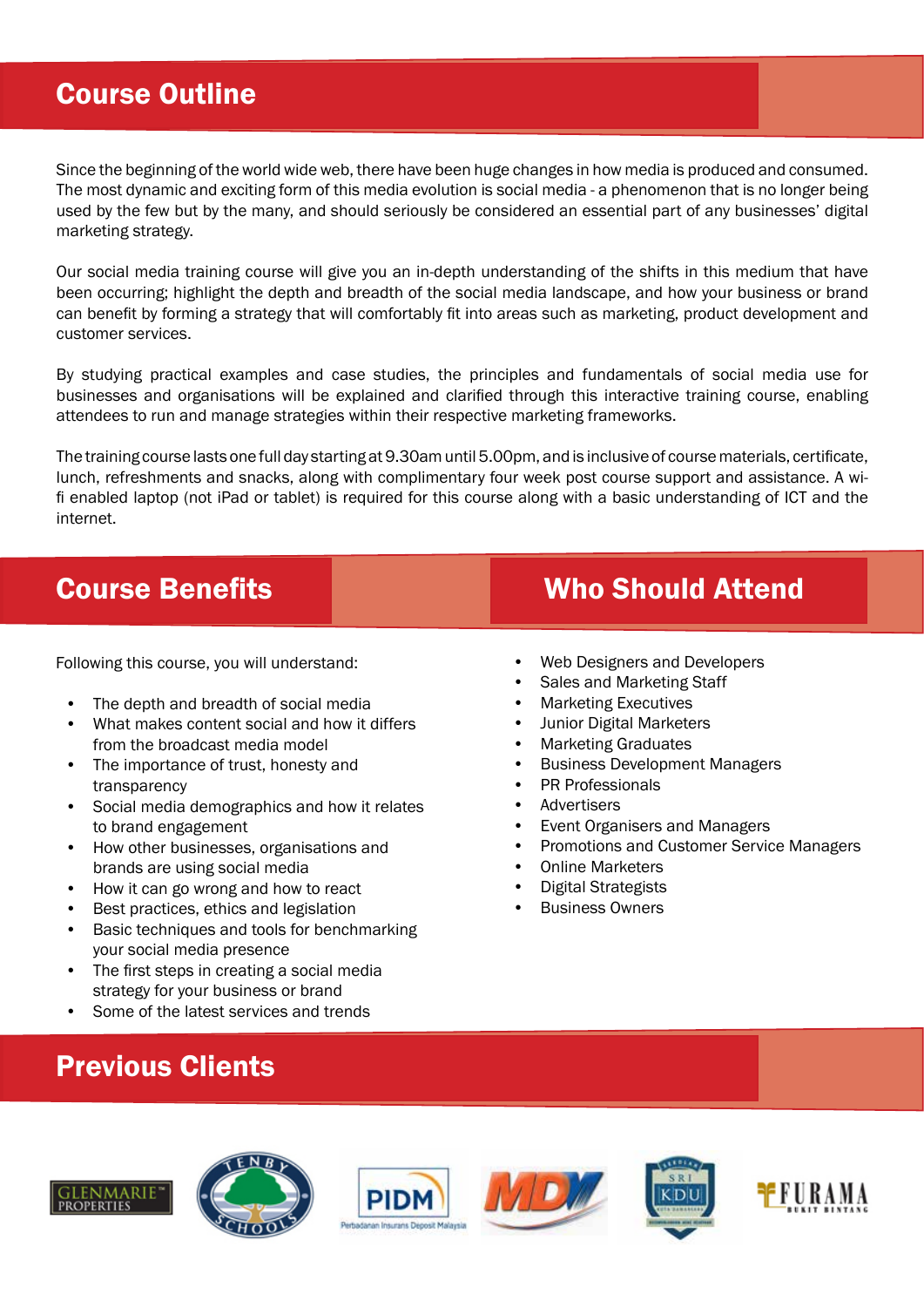#### Course Programme

- Social Media Overview
- Current marketplace
- Trends and latest developments
- Basic principles behind using Social Media
- Principles of Social Media
- Reciprocity and Sharing of information
- Conversations through Social Media
- Cultivating relationships through Social Media
- Delivering trust
- Importance of honesty and integrity
- Types of Social Media
- Communication forums
- Multimedia sharing
- Reviews, comments and opinions across all sectors
- Entertainment
- Concept of viral marketing
- Audiences for Social Media
- Demographics and statistics
- Driving factors
- Why Social Media Matters
- Understanding how it affects brands and businesses
- Dealing with negativity and crisis
- The cross company approach to social media
- Importance of quality content creation

### Course Trainer

#### Abdul Awwal Mahmood



Abdul Awwal, born and raised in the city of Birmingham, United Kingdom, graduated from the initial batch of seven students who formed part of the innovative Multimedia degree program in the first ever such course offered by any educational establishment in the UK. Teesside University, based in the north of England in the city of Middlesbrough, was known as an innovative and genre-creating institute, producing experts in the fields of computing and technology.

Working closely with a variety of companies and organisations, covering such diverse areas as travel, retail, telecommunications, charities and media, Abdul Awwal has built up an impressive knowledge base, placing him in a position where he can effectively expound the benefits and usage of the vast tools available to small and medium businesses, when it comes to utilising online and digital solutions.

### Related Courses

Beneficial courses similar to the above include:

- **Effective Email Marketing**
- Advanced Social Media Techniques
- Mobile App Development for Business
- Frequency of updates
- Types of content and deployment techniques
- Understanding the network economy
- Case studies good and bad examples
- Monitoring your brand's presence
- Basic analysis techniques and tools
- Interpreting the results
- Benchmarking practices
- Ethics the laws behind Social Media
- **Best practices**
- Creating a Social Media strategy for your brand



- Persuasive Website Design
- Advanced Facebook Techniques
- Running Google Adwords Campaigns